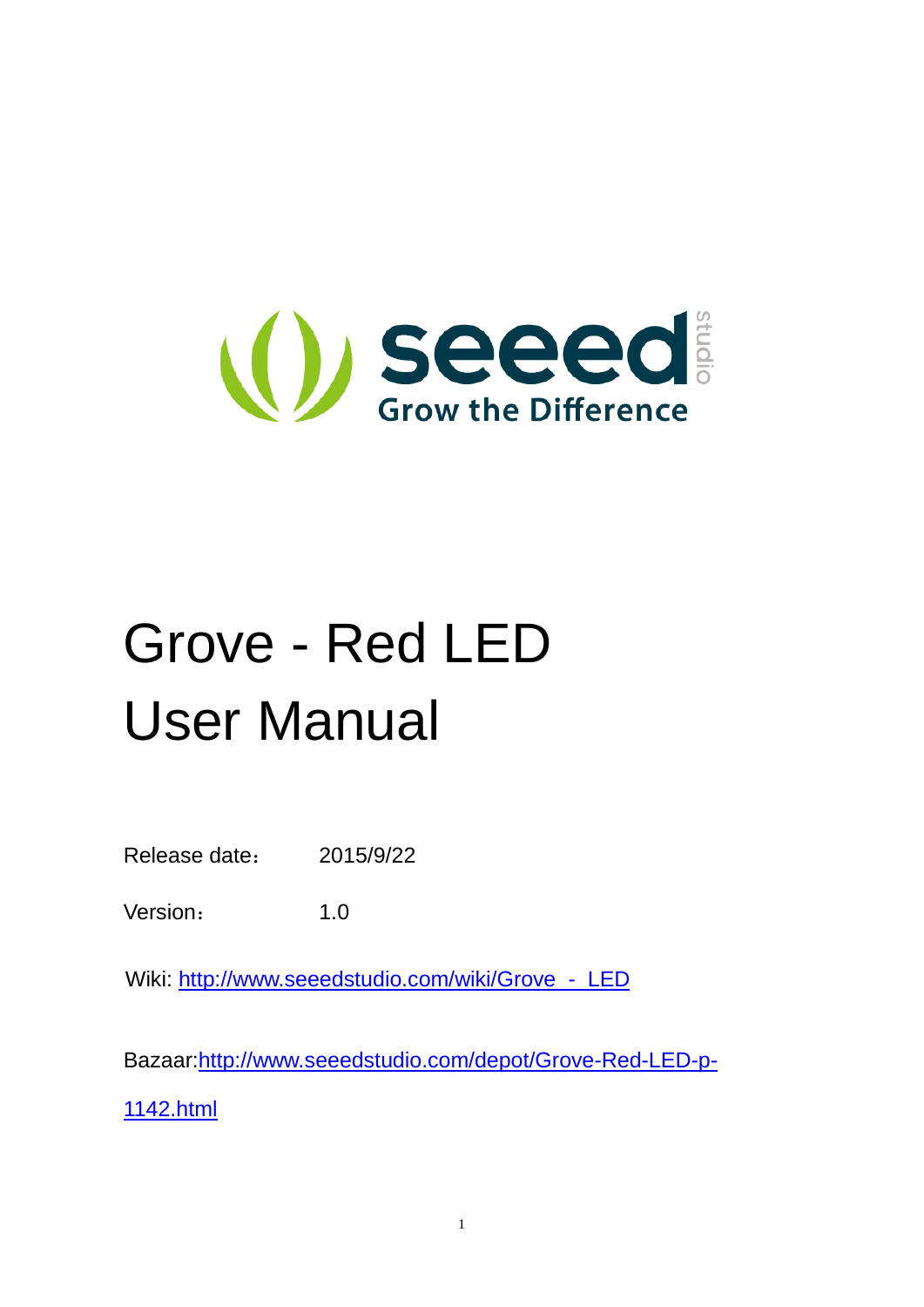

### <span id="page-1-0"></span>**Document Revision History**

| <b>Revision</b>     | <b>Date</b> | Author     | <b>Description</b> |
|---------------------|-------------|------------|--------------------|
| Sep 22, 2015<br>1.0 |             | Jiankai.li | Create file        |
|                     |             |            |                    |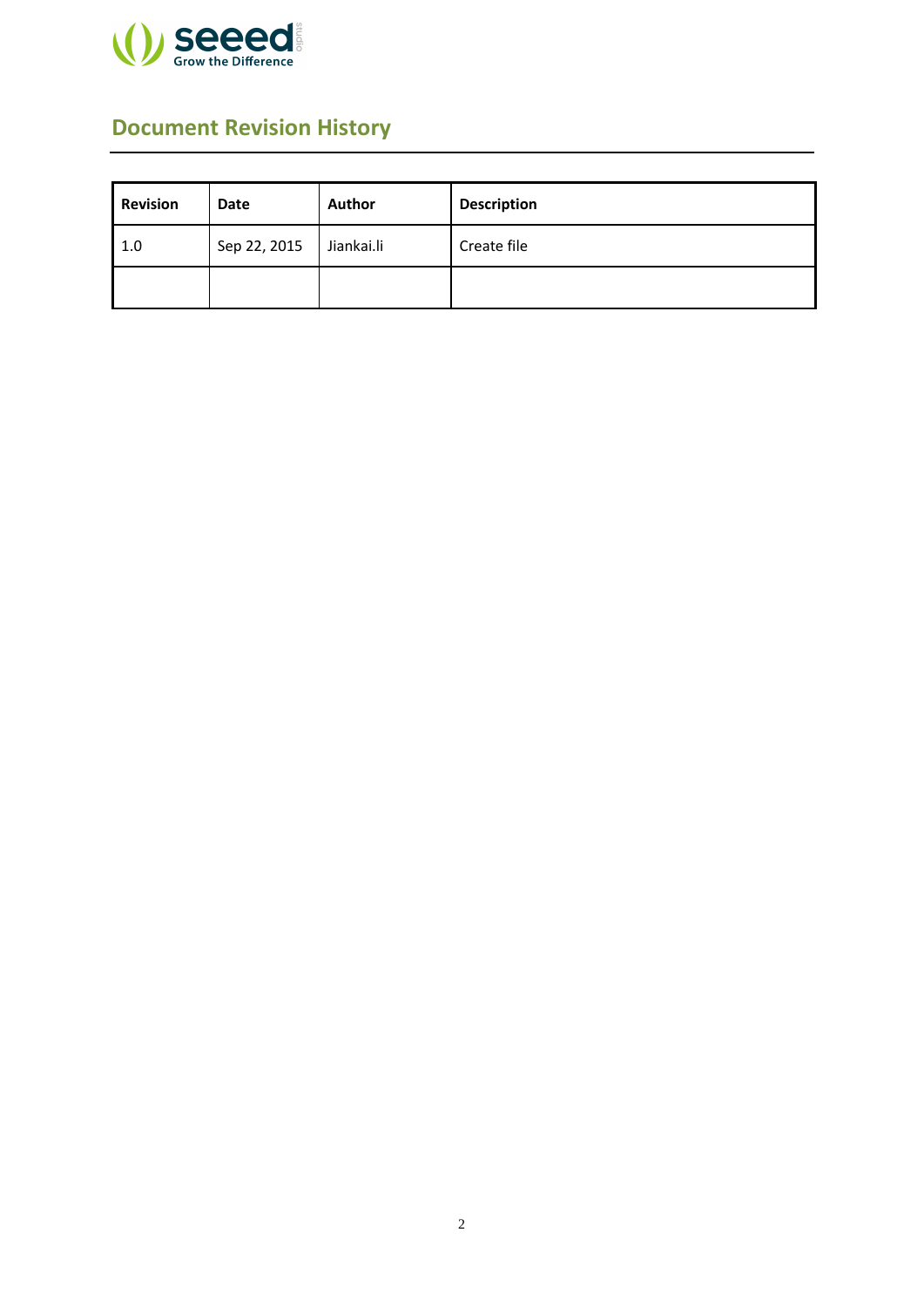

### Contents

| 2. Features $\cdots$ $\cdots$ $\cdots$ $\cdots$ $\cdots$ $\cdots$ $\cdots$ $\cdots$ $\cdots$ $\cdots$ $\cdots$ $\cdots$ $\cdots$ $\cdots$ $\cdots$ $\cdots$ $\cdots$ $\cdots$ $\cdots$ $\cdots$ $\cdots$ $\cdots$ $\cdots$ $\cdots$ $\cdots$ $\cdots$ $\cdots$ $\cdots$ $\cdots$ $\cdots$ $\cdots$ $\cdots$ $\cdots$ $\cdots$ $\cdots$  |                                                                                                                                                                                                                                                                                                                                         |  |  |
|-----------------------------------------------------------------------------------------------------------------------------------------------------------------------------------------------------------------------------------------------------------------------------------------------------------------------------------------|-----------------------------------------------------------------------------------------------------------------------------------------------------------------------------------------------------------------------------------------------------------------------------------------------------------------------------------------|--|--|
|                                                                                                                                                                                                                                                                                                                                         |                                                                                                                                                                                                                                                                                                                                         |  |  |
| 4. Usage $\cdots$ $\cdots$ $\cdots$ $\cdots$ $\cdots$ $\cdots$ $\cdots$ $\cdots$ $\cdots$ $\cdots$ $\cdots$ $\cdots$ $\cdots$ $\cdots$ $\cdots$ $\cdots$ $\cdots$ $\cdots$ $\cdots$ $\cdots$ $\cdots$ $\cdots$ $\cdots$ $\cdots$ $\cdots$ $\cdots$ $\cdots$ $\cdots$ $\cdots$ $\cdots$ $\cdots$ $\cdots$ $\cdots$ $\cdots$ $\cdots$ $\$ |                                                                                                                                                                                                                                                                                                                                         |  |  |
|                                                                                                                                                                                                                                                                                                                                         |                                                                                                                                                                                                                                                                                                                                         |  |  |
|                                                                                                                                                                                                                                                                                                                                         |                                                                                                                                                                                                                                                                                                                                         |  |  |
|                                                                                                                                                                                                                                                                                                                                         | 5. Resources $\cdots$ $\cdots$ $\cdots$ $\cdots$ $\cdots$ $\cdots$ $\cdots$ $\cdots$ $\cdots$ $\cdots$ $\cdots$ $\cdots$ $\cdots$ $\cdots$ $\cdots$ $\cdots$ $\cdots$ $\cdots$ $\cdots$ $\cdots$ $\cdots$ $\cdots$ $\cdots$ $\cdots$ $\cdots$ $\cdots$ $\cdots$ $\cdots$ $\cdots$ $\cdots$ $\cdots$ $\cdots$ $\cdots$ $\cdots$ $\cdots$ |  |  |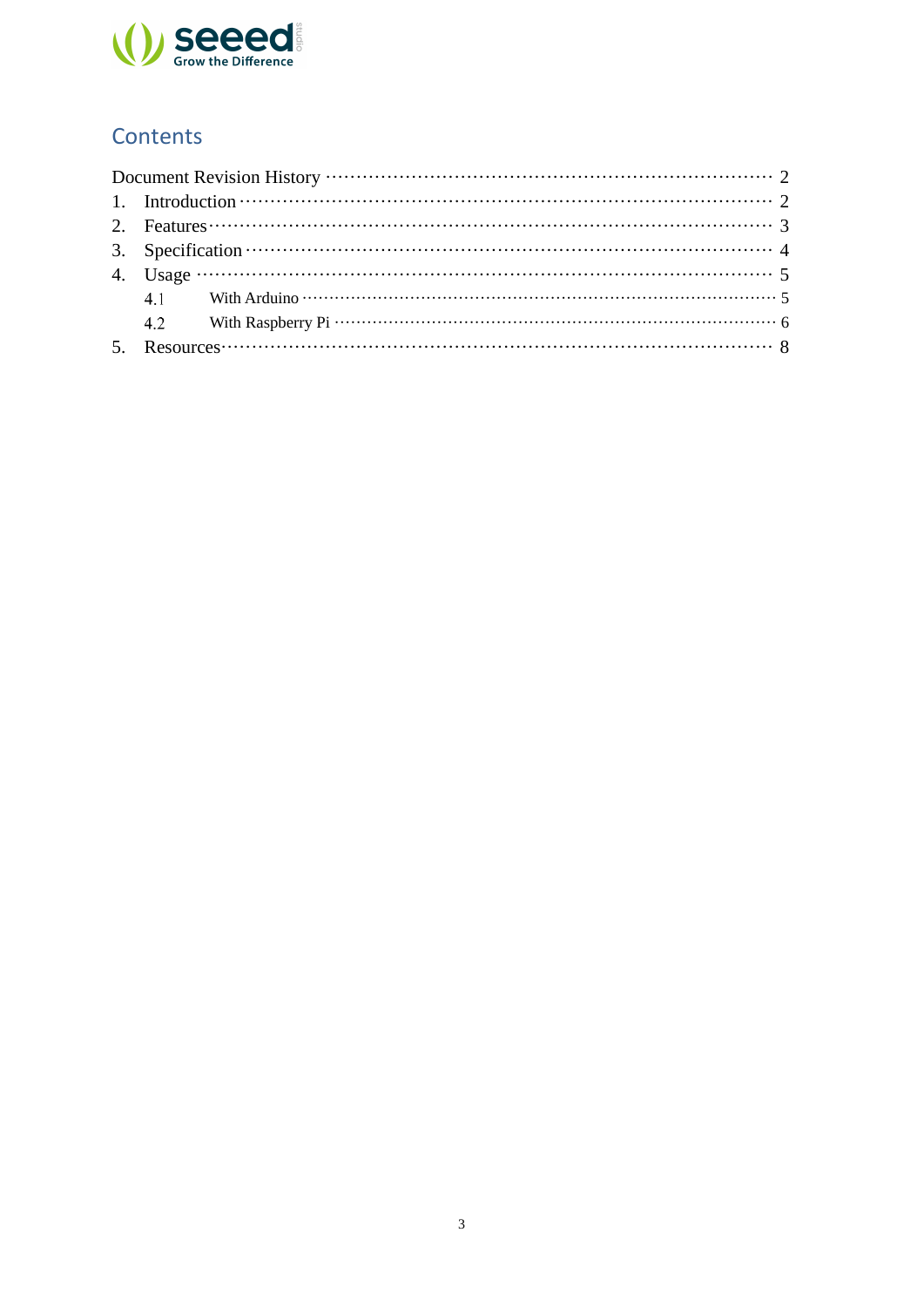

#### *Disclaimer*

*For physical injuries and possessions loss caused by those reasons which are not related to product quality, such as operating without following manual guide, natural disasters or force majeure, we take no responsibility for that.* 

*Under the supervision of Seeed Technology Inc., this manual has been compiled and published which covered the latest product description and specification. The content of this manual is subject to change without notice.*

#### *Copyright*

*The design of this product (including software) and its accessories is under tutelage of laws. Any action to violate relevant right of our product will be penalized through law. Please consciously observe relevant local laws in the use of this product.*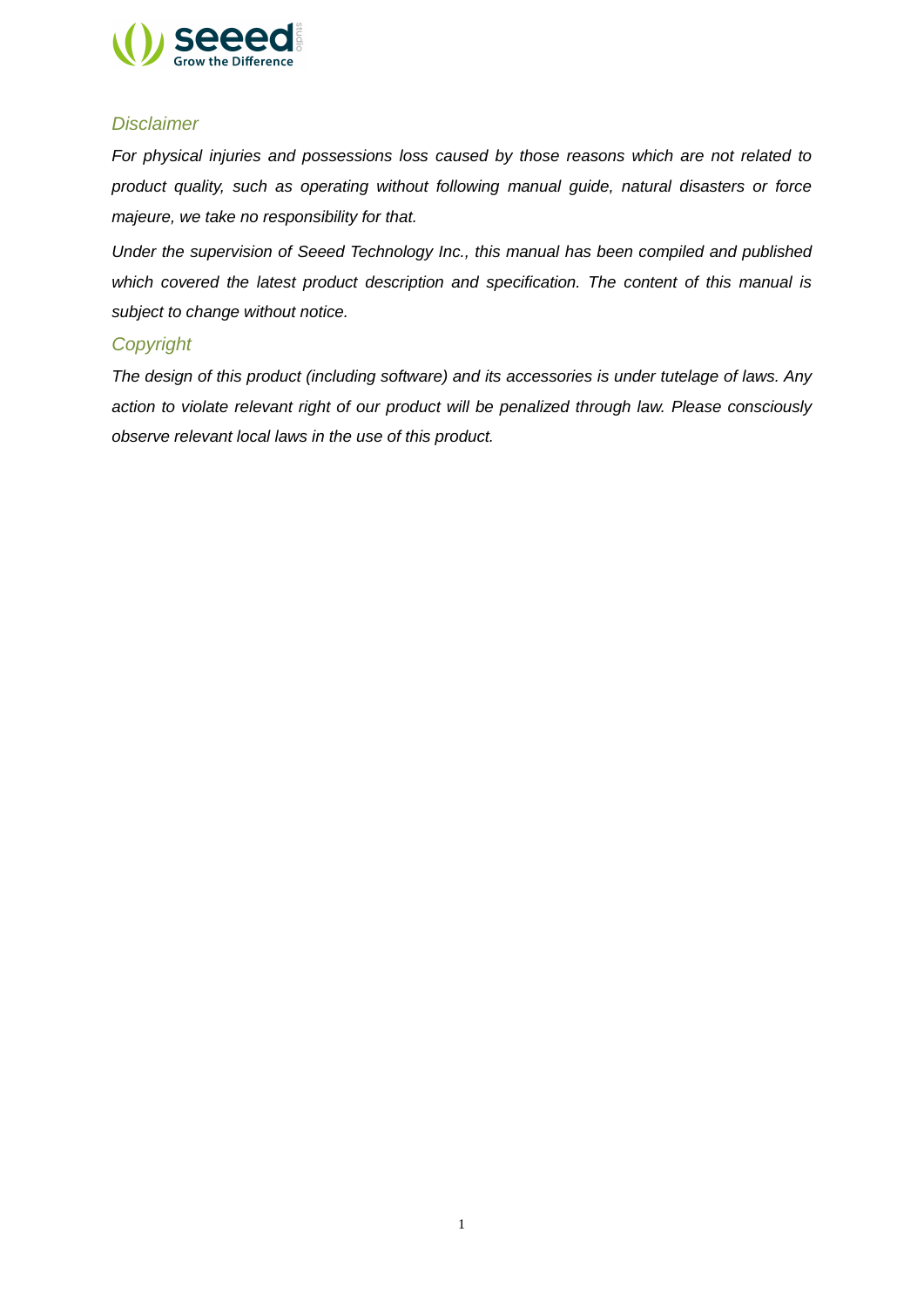

#### <span id="page-4-0"></span>**1. Introduction**

Grove - LED is designed for the beginners of Arduino/Seeeduino to monitor controls from digital ports. It can be mounted to the surface of your box or desk easily and used as pilot lamp for power or signal. Its brightness can be adjust by potentiometer.



There are four products which can light different colors. They have the same work principle.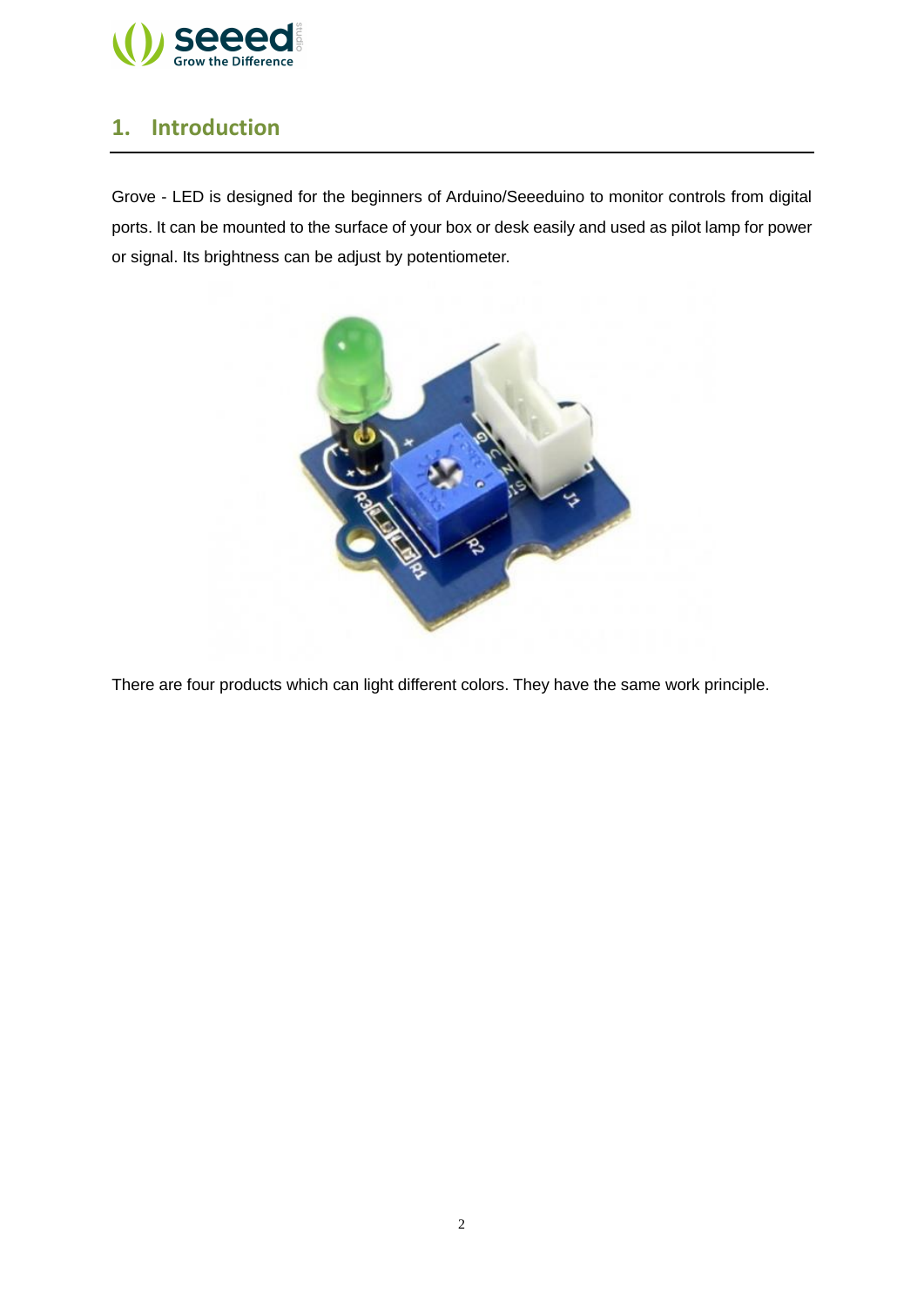

## <span id="page-5-0"></span>**2. Features**

- **Grove compatible interface**
- **3.3V/5V Compatible**
- Adjustable LED orientation
- **Adjustable LED brightness**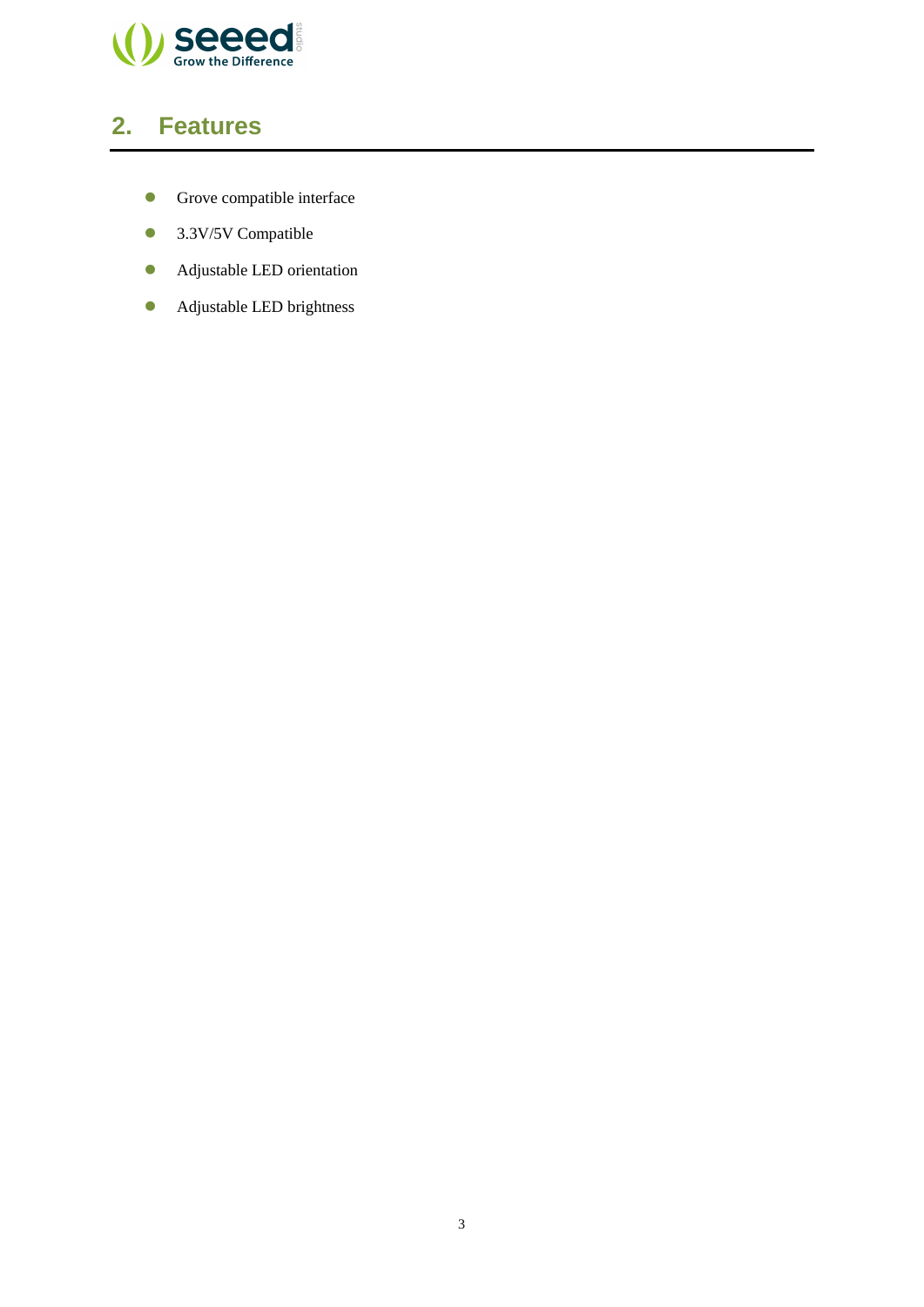

# <span id="page-6-0"></span>**3. Specification**

| Item                    | <b>Description</b>     |
|-------------------------|------------------------|
| <b>LED Control Mode</b> | Digital Pin of Arduino |
| <b>Working Voltage</b>  | 5 V                    |
| Supply Mode             | Grove Interface        |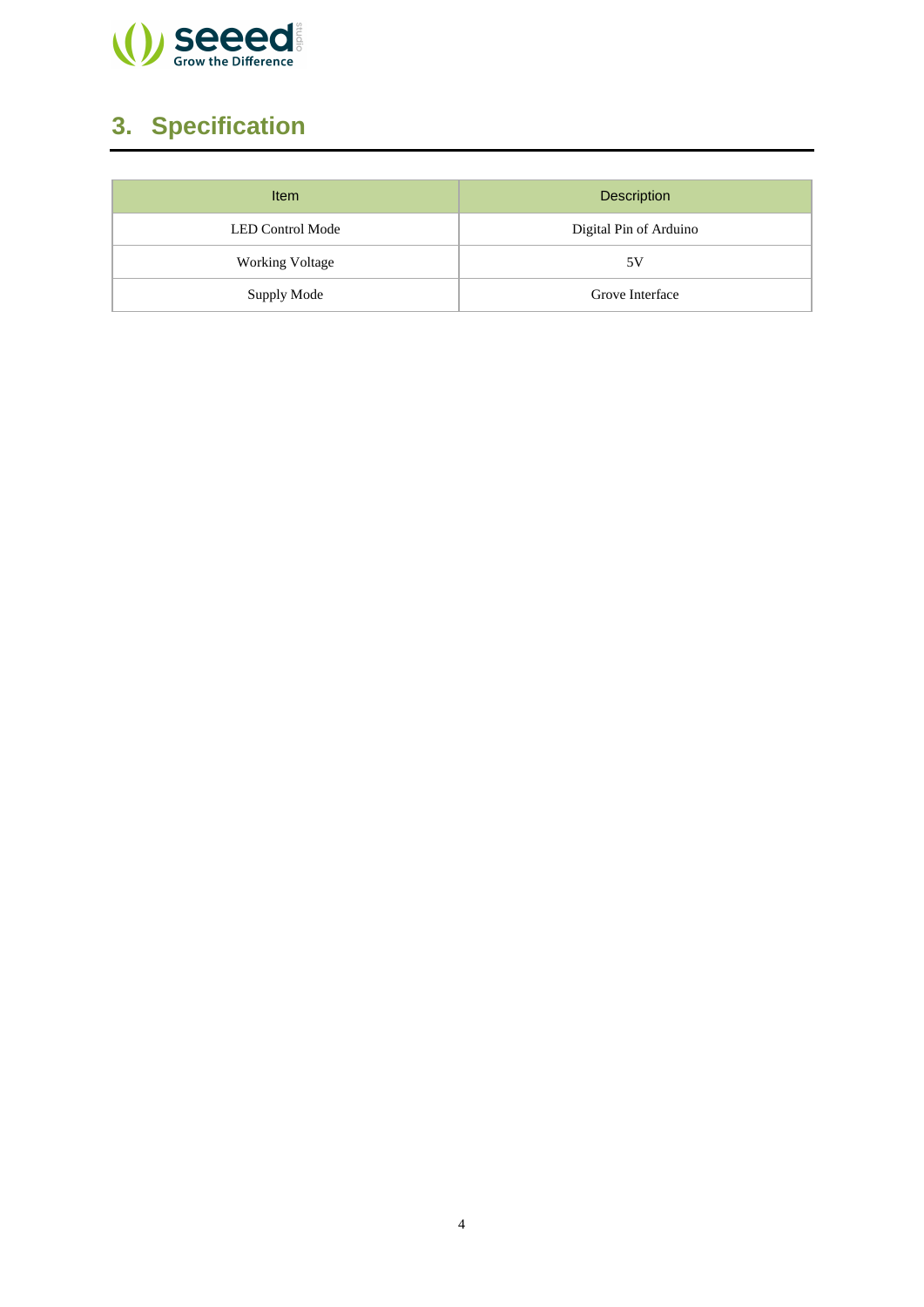

#### <span id="page-7-0"></span>4. Usage

#### <span id="page-7-1"></span> $4.1$ **With Arduino**

Here we show how to use Arduino to control the state of the LED.

1. Connect the LED to Base Shield's digital port 2 with 4pin Grove Cable.Of course you can change to other valid digital ports if it's necessary and the definitions of the port should be changed too.

2. Plug it onto the Arduino/Seeeduino. Connect the board to PC using USB cable.



3. Copy the demo code to your sketch, then upload to Arduino or Seeeduino board. Please click here if you do not know how to upload.

You will see the LED blink every second.

| /*************************                  |             |  | 2012 Seeedstudio            | ************************** |
|---------------------------------------------|-------------|--|-----------------------------|----------------------------|
| * File Name                                 |             |  | : GroveLEDDemoCode.ino      |                            |
| $*$ Author                                  | : Seeedteam |  |                             |                            |
| * Version                                   | : V1.1      |  |                             |                            |
| * Date                                      | : 18/2/2012 |  |                             |                            |
| * Description                               |             |  | : Demo code for Grove - LED |                            |
|                                             |             |  |                             |                            |
|                                             |             |  |                             |                            |
| #define LED 2 //connect LED to digital pin2 |             |  |                             |                            |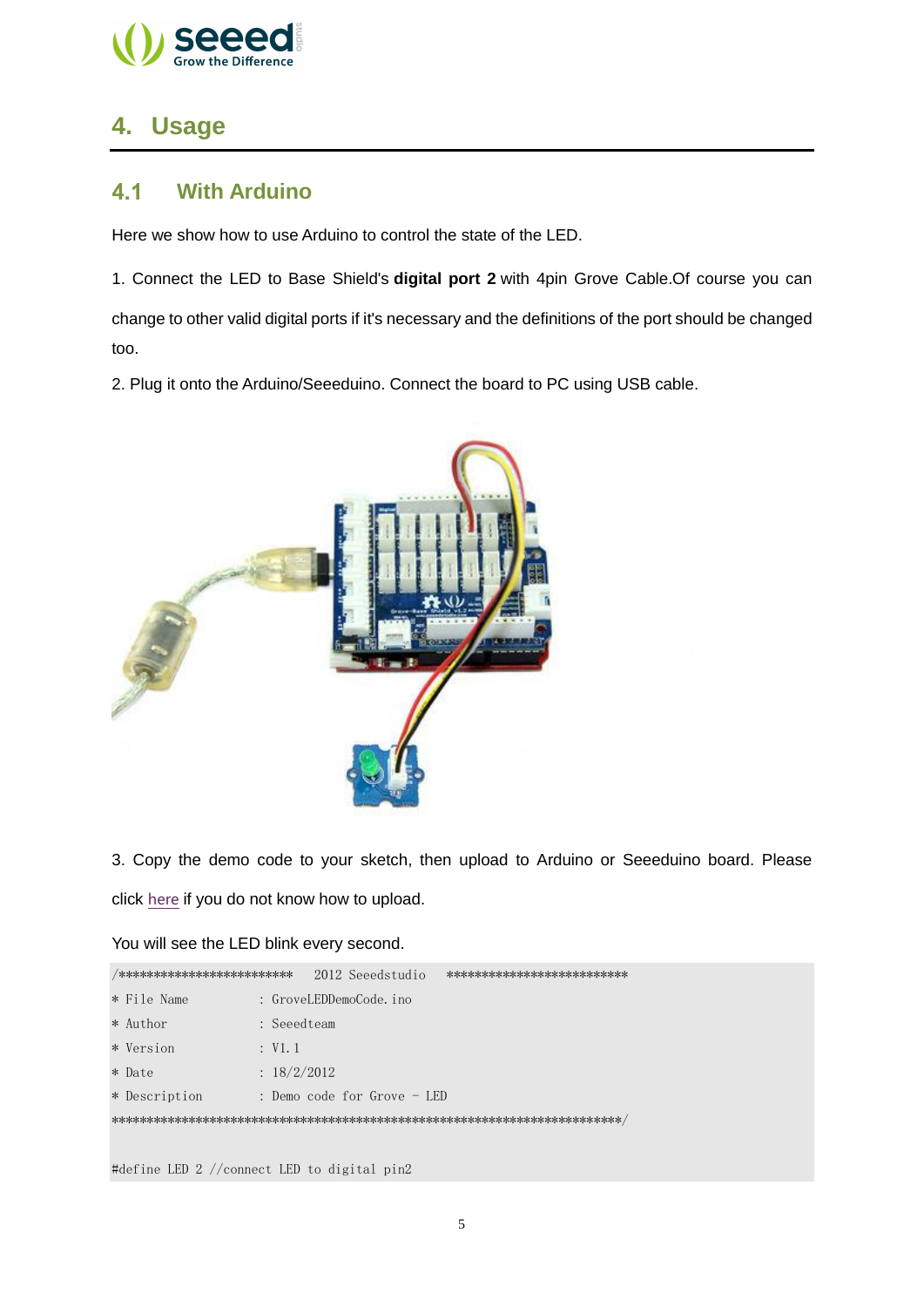

```
void setup() { 
   // initialize the digital pin2 as an output.
   pinMode(LED, OUTPUT); 
}
void loop() {
   digitalWrite(LED, HIGH); // set the LED on
  delay(500); \frac{1}{\sqrt{6}} for 500ms
   digitalWrite(LED, LOW); // set the LED off
   delay(500);
}
```
#### <span id="page-8-0"></span> $4.2$ **With [Raspberry Pi](http://www.seeedstudio.com/wiki/GrovePi%2B)**

Connect the **LED to Port D4** and power on the Raspberry Pi, using the Grove wire connector. This

is a test to make led blinking. You can connect to GrovePi+ with it as the picture below.



# GrovePi LED Blink example

import time from grovepi import \*

# Connect the Grove LED to digital port D4  $led = 4$ 

pinMode(led,"OUTPUT") time.sleep(1)

while True: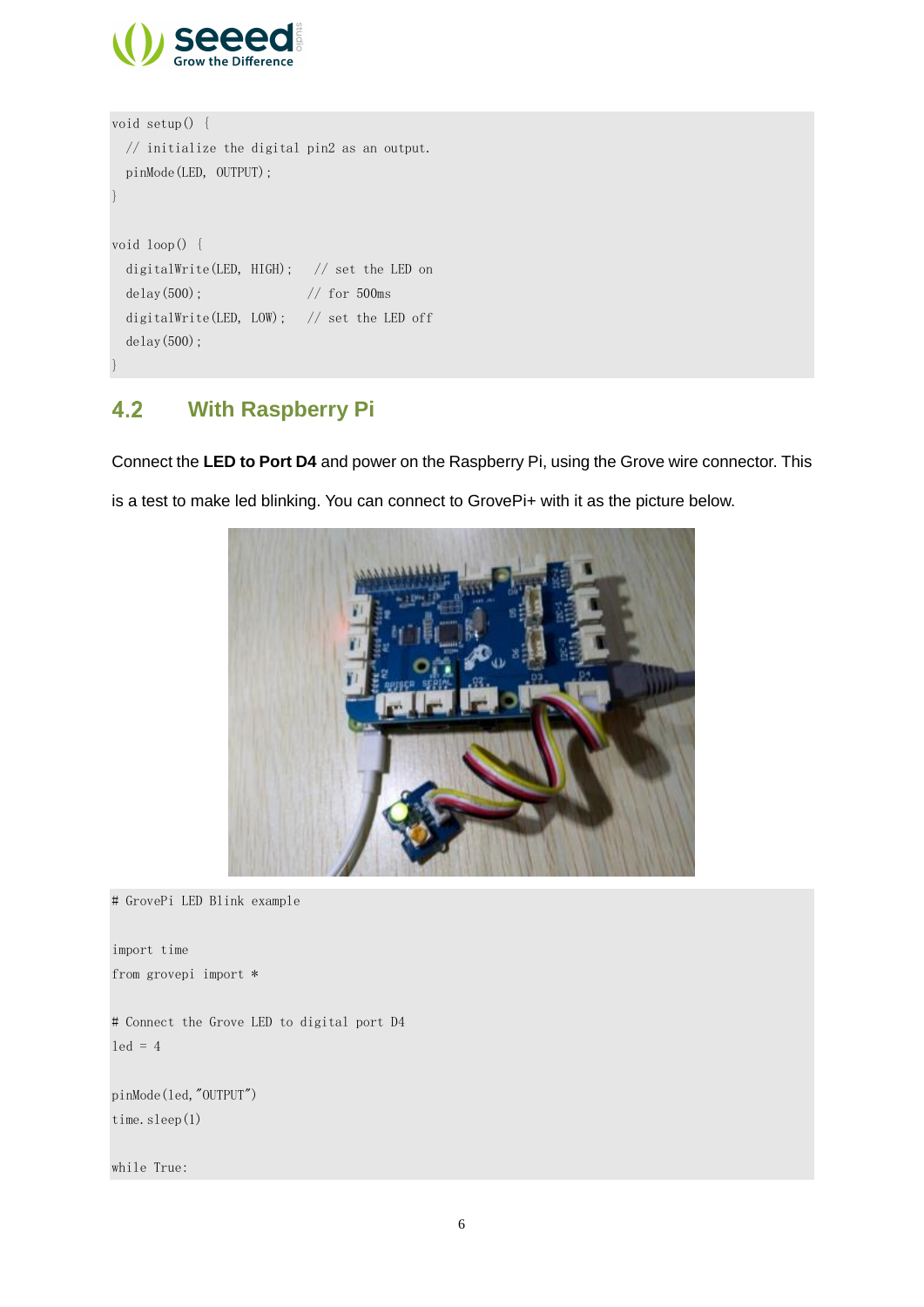

| try:                 |                                                          |
|----------------------|----------------------------------------------------------|
| #Blink the LED       |                                                          |
| digitalWrite(led, 1) | # Send HIGH to switch on LED                             |
| time. $sleep(1)$     |                                                          |
|                      |                                                          |
|                      | $digitalWrite(led, 0)$ # Send LOW to switch off LED      |
| time. $sleep(1)$     |                                                          |
|                      |                                                          |
|                      | except KeyboardInterrupt: # Turn LED off before stopping |
| digitalWrite(led, 0) |                                                          |
| break                |                                                          |
|                      |                                                          |
| except IOError:      | # Print "Error" if communication error encountered       |
| print "Error"        |                                                          |
|                      |                                                          |

#### *Run The Program*

• Find the path to the file(According to your own path)

cd GrovePi/Software/Python/

Run Program

sudo python grove\_led\_blink.py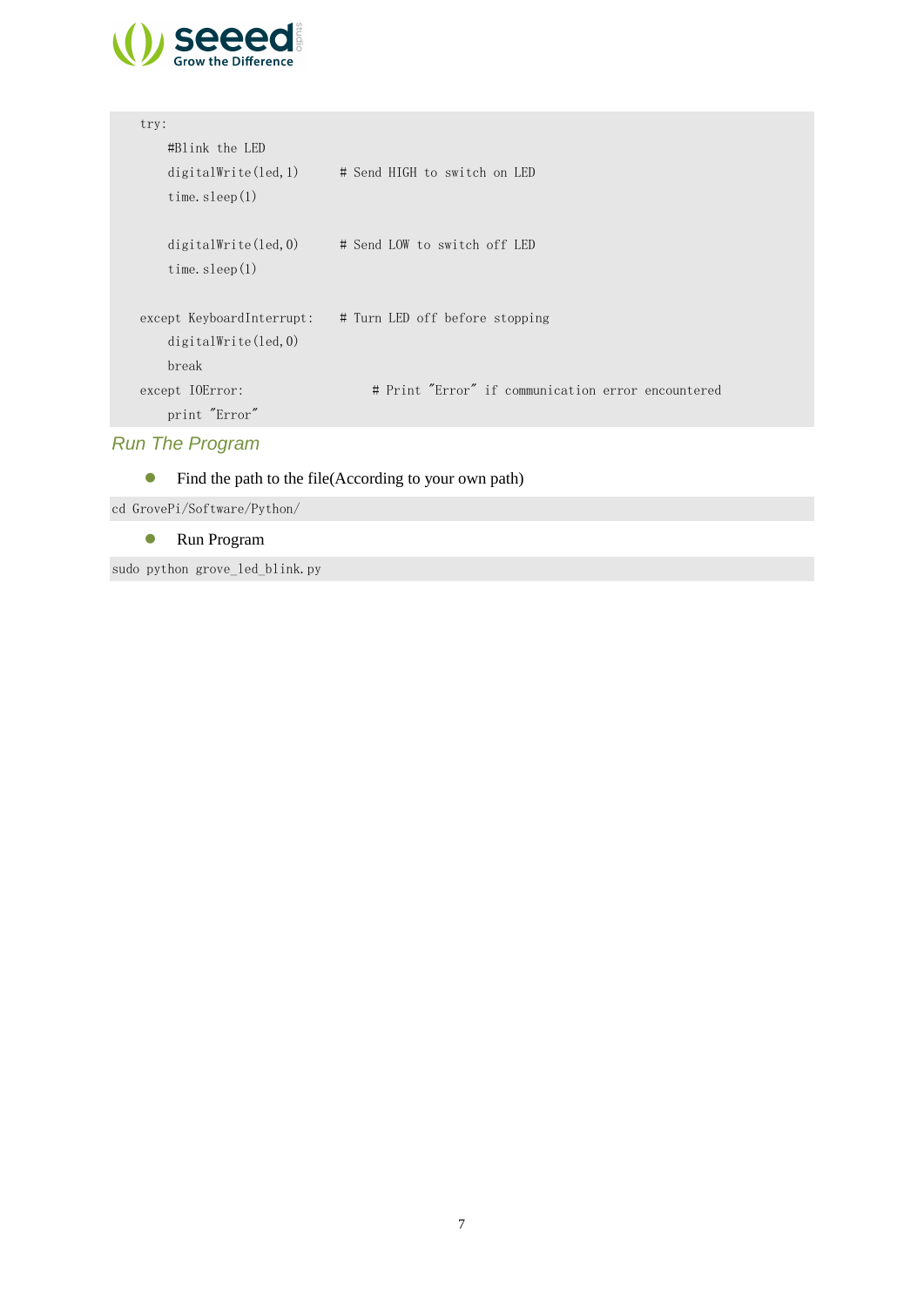

# <span id="page-10-0"></span>**5. Resources**

- Grove [LED Source files \(Eagle and pdf\)](http://www.seeedstudio.com/wiki/File:Grove_-_LED_v1.0_Source_File.zip%E2%80%8E)
- [GroveLEDDemoCode](http://seeedstudio.com/wiki/File:GroveLEDDemoCode.zip)
- [Grove-LED Socket Kit](http://www.seeedstudio.com/wiki/File:Grove-LED_Socket_Eagle_File.zip)